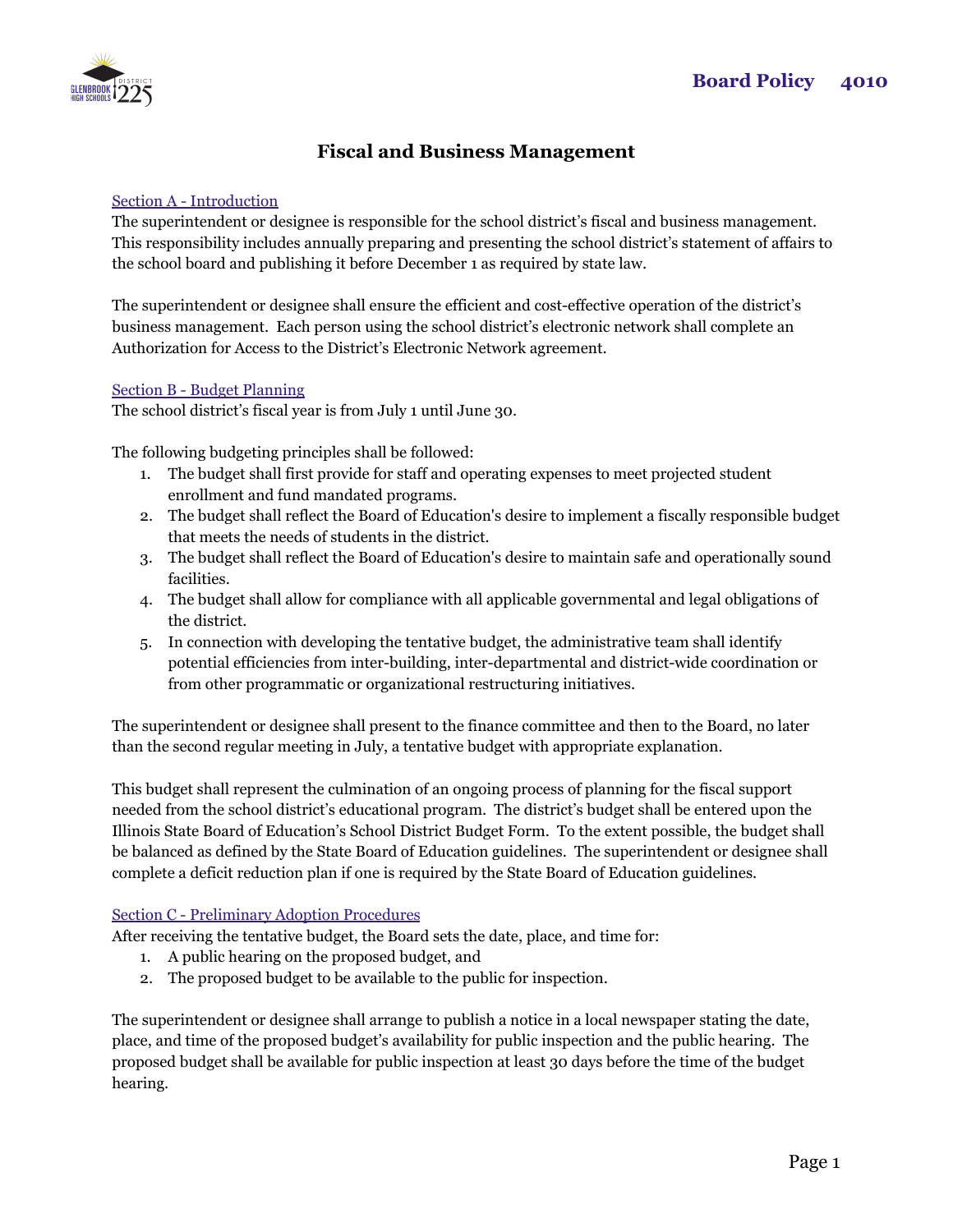

At the public hearing, the proposed budget shall be reviewed, and the public shall be invited to comment, raise questions, or advise the Board.

## Section D - Final Adoption Procedures

The Board adopts a budget before the end of the first quarter of each fiscal year, September 30, or by such alternative procedure as State law may define.

The Board adopts the budget by roll call vote. The budget resolution shall be incorporated into the meeting's official minutes. Board members' names voting yea and nay shall be recorded in the minutes.

The Superintendent or designee shall perform each of the following:

- 1. Post the District's final annual budget, itemized by receipts and expenditures, on the District's Internet website; notify parents/guardians that it is posted and provide the website's address.
- 2. File a certified copy of the budget resolution and an estimate of revenues by source anticipated to be received in the following fiscal year, certified by the chief school business official, with the County Clerk within 30 days of the budget's adoption.
- 3. Make all preparations necessary for the Board to timely file its Certificate of Tax Levy, including preparations to comply with the Truth in Taxation Act; file the Certificate of Tax Levy with the County Clerk on or before the last Tuesday in December; and list in the Certificate the amount of property tax money to be provided for the various funds in the budget.
- 4. Submit the annual budget, a deficit reduction plan if one is required by State Board of Education guidelines, and other financial information to the State Board of Education according to its requirements.

Any amendments to the budget or Certificate of Tax Levy shall be made as provided in the School Code, the Truth in Taxation Act, and any other applicable law or regulation.

#### Section E - Budget Amendments

The Board may amend the budget by the same procedure as provided for in the original adoption.

#### Section F - Implementation

The Superintendent or designee shall implement the district's budget and provide the Board with a monthly financial report that includes all deficit fund balances. The amount budgeted as the expenditure in each fund is the maximum amount that may be expended for that category, except when a transfer of funds is authorized by the Board.

The Board shall act on all interfund loans, interfund transfers, transfers within funds, and transfers from the working cash fund or abatements of it, if one exists.

#### Section G - Fund Balances

The superintendent or designee shall utilize the following guidelines in developing the budget unless otherwise modified by the Board of Education:

1. Fund balance is the difference between assets and liabilities reported in a governmental fund. Fund balance measures the net current financial resources available to finance expenditures of future periods. Fund balance reporting will be in accordance with the most recent authoritative pronouncements and may include the following categories: